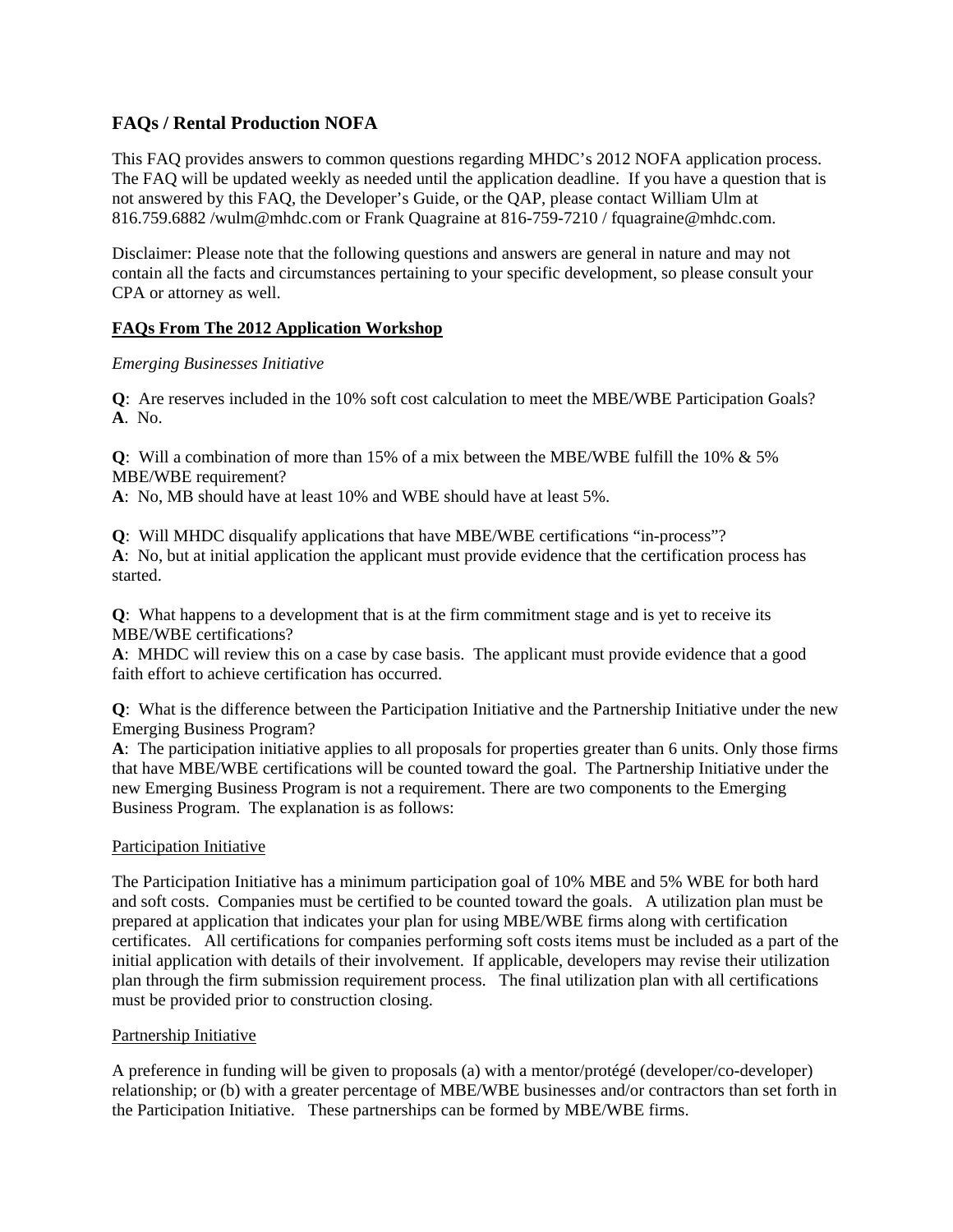Developers applying under the Partnership Initiative must provide a comprehensive plan detailing the terms of the partnership with the mentor/protégé (developer/co-developer).

Developers applying under the Partnership Initiative must commit to provide participation of MBE/WBE businesses and/or contractors above the goal set out under the Participation Initiative.

A detailed utilization plan must be included with the application.

**Q**: Where do I find MBE/WBE listing and certifications? Will MHDC accept certifications from other states?

**A**: MHDC's website will have links to websites in Missouri that provide MBE/WBE lists and certifications. These websites will give MBE/WBE firms information regarding how to obtain their certification. The agencies that MHDC will accept MBE/WBE certification from as part of their Emerging Business Program are the State of Missouri, City of Kansas City, City of St. Louis, and the Airport Certification Program. MHDC is not a certifying agency.

Various certifying agencies have reciprocal agreements with other states. Please check with your certifying agency to determine if this is the case.

**Q**: For applications submitted last year which have the same team of companies, will there be exceptions for them or will they have to meet the Participation Initiative goals?

**A**: Those firms will have to endeavor to meet the participation initiative goals through an outreach program. Please refer to the Developer's Guide for a list of "Good Faith Efforts."

**Q**: How do you assess the value of an investor who may be a MBE/WBE but is neither currently certified nor interested in becoming certified in the future?

**A**: MHDC encourages MBE/WBE companies to participate in its programs at a number of different levels. Only certified firms will count towards MBE/WBE goals. MBE/WBE firms include contractors and soft cost firms that provide legal, accounting, title, and consulting services. While participation of other MBE/WBE firms such as investors and management companies are encouraged, they do not count towards the goals.

**Q**: Are MBE/WBE utilization plans to be included in the narrative?

**A**: The utilization plan should be a separate narrative but a brief description can be included in the project narrative.

**Q**: If a consultant is a MBE/WBE, can that be counted toward the participation goals? Are these costs eligible to be counted toward the developer's fee?

**A**: If the MBE/WBE consultant is certified, the consultant can be counted toward the participation goals. The service/scope of work will determine whether the consultant may or may not be counted toward the developer's fee.

**Q**: What is the impact of the new WBE/MBE requirement on bond deals?

**A**: Both the 4% and 9% projects must follow the same MBE/WBE requirements.

**Q**: Are the MBE/WBE participation figures goals or are they threshold requirements?

**A**: They are requirements that are dependent upon showing a good faith effort.

**Q**: What is the definition of "protégé" – further explain the mentor/protégé priority.

**A**: A protégé is a firm that has formed a partnership with an experienced developer. The developer's role is to mentor (teach) the protégé to become a developer in the future. The developer will help the protégé be able to fulfill the financial and experience requirements of investors and MHDC so that they will be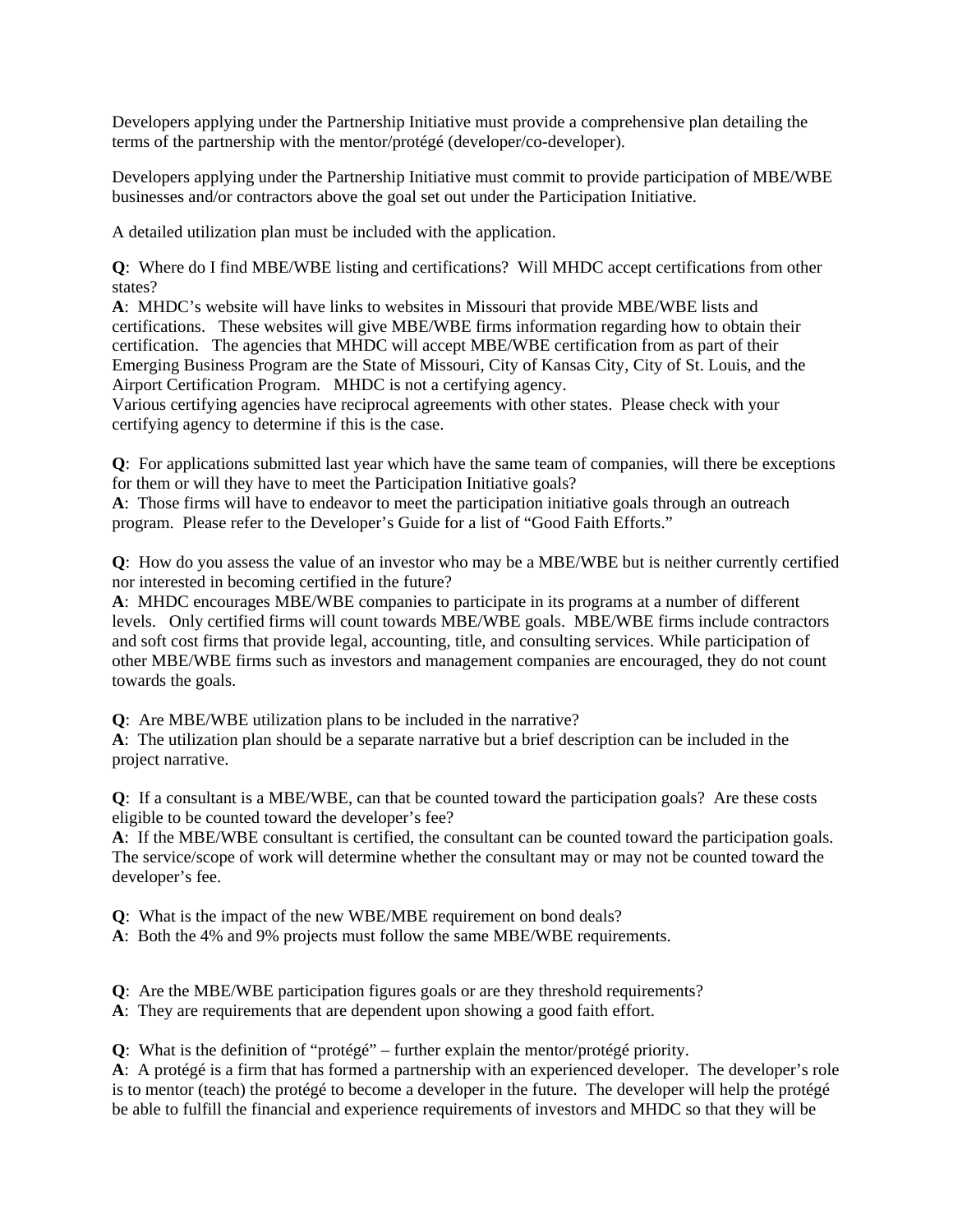able to do their own projects in the future. The protégé must be an active participant in the development process and must be fairly compensated for their efforts.

## *Special Needs / Service Enriched Housing*

**Q**: Will MHDC accept a Market Needs Assessment Report in place of the standard Market Study Report for a 100% special needs development proposal?

**A**: For 100% special needs projects contact MHDC to discuss Market Study requirements.

**Q:** For service enriched housing proposals with third party service providers, what entity's budget is being required under checklist item 12.b.ii of the FIN 125? Is it the ownership entity or the third party service provider?

**A**: The service provider should provide detailed information that identify the services that will be provided, the budget to provide those services, and for how long.

**Q**: How will supportive service agreements under the service enriched housing priority be memorialized in MHDC documents?

**A**: Services will be identified in the firm commitment and a services agreement will be signed at closing.

**Q**: Will a service enriched housing proposal with programs like HEAD START or the like, be eligible if such programs will not only serve the proposals' tenant population, but also the surrounding communities?

**A**: Yes, but project tenants get priority over non-project tenants.

**Q**: What kind of commitment is MHDC looking for to show that a third party referral agency is going to provide supportive services for a development proposal?

**A:** The commitment letter must identify the services to be provided, cost of services, and duration services will be provided.

**Q**: What consideration will be given for multi-phase projects in the special needs priority?

**A**: During initial lease up, special needs requirements will apply only to the new phase. After initial lease up, special needs requirements could be met by units in all phases.

**Q:** What documentation is needed from service providers who have committed to using vouchers within their project?

**A**: A commitment letter identifying the type and number of vouchers, rent, and duration that vouchers will be available.

**Q**: Further explain the process by which a project finds and connects with a lead referral agency – what can MHDC do to help those interested in pursuing this option?

**A**: Contact Heather Bradley-Geary at MHDC at 816-759-7201 or hgeary@mhdc.com

**Q**: Can more than one agency satisfy the lead referral agency role?

**A**: No – it is the responsibility of the lead referral agency to arrange for services from other service providers if necessary

**Q**: Can the lead referral agency keep a waiting list?

**A**: Yes

**Q**: Does outreach by the lead referral agency count in the initial 90 day lease up period? **A**: Yes.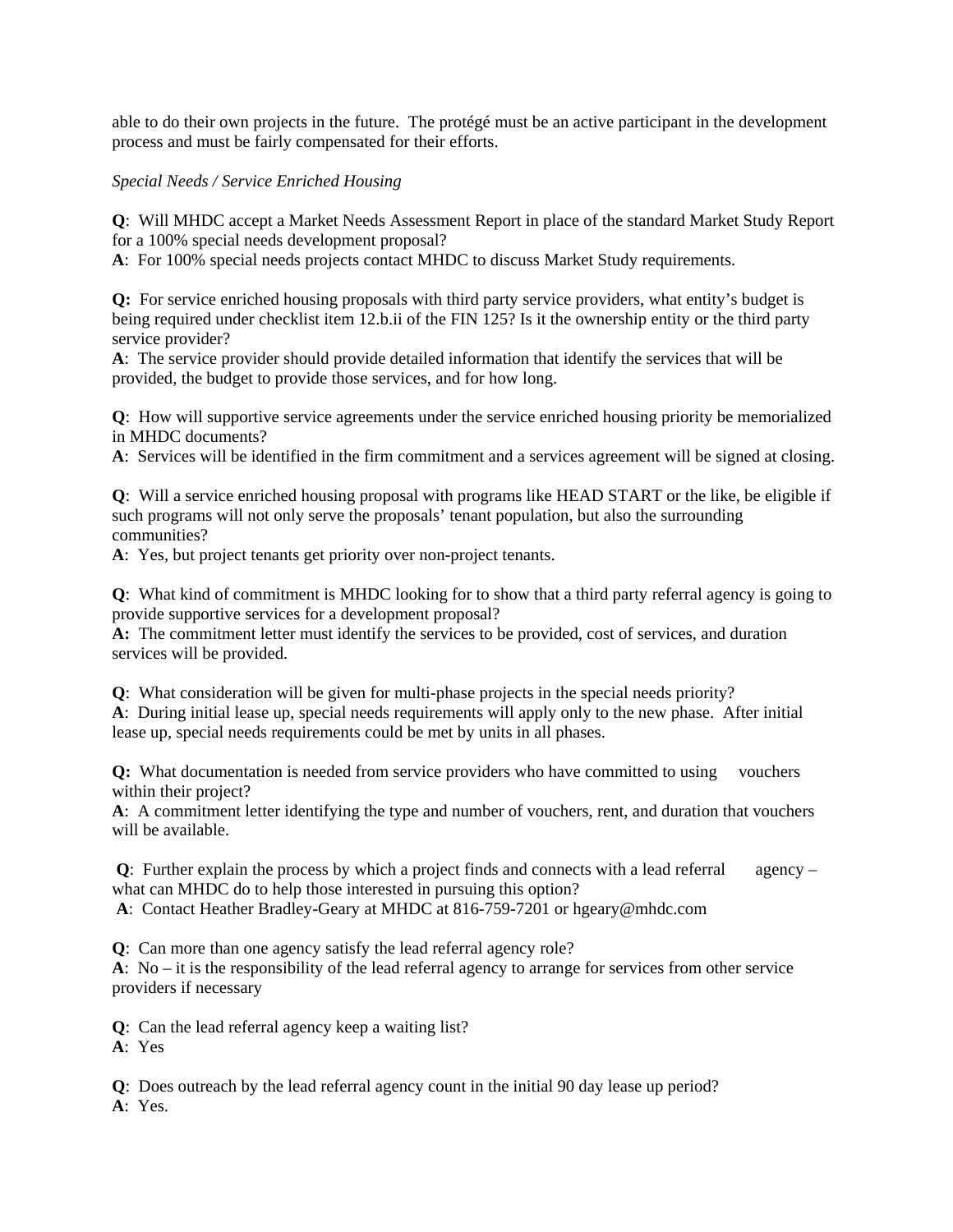**Q**: Are senior, age restricted projects, eligible to participate in the Special Needs priority, if 100% or a portion of the units are designated as special needs housing units? **A**: Yes

## *General*

**Q:** Can costs incurred on previous application submissions be included on a current application submissions' development budget?

**A**: Generally, costs incurred on previous submissions should not be included on current development budget; however some costs may be acceptable. For example, previous application fees are not allowed as a cost on current applications, but costs such as a previous market study fees are allowed. Please contact MHDC if you have questions.

**Q**: What guidance is MHDC giving on federal pricing?

**A**: Federal pricing must be competitive. MHDC will look at all applications received within the geographic regions and will adjust the pricing submitted as necessary

**Q**: If an application defers a portion of the developer's fees, does that provide the same level of preference as an application that does not request the maximum amount of developer's fees? **A**: No

**Q:** If a proposal assumes existing debt, is there certain documentation that is needed to reflect that in the application?

**A**: Please refer to FIN-125 application checklist.

## **Past Years FAQs / Rental Production NOFA**

*Application Exhibits - FIN-100*

**Q**: Why do we need to provide a street address for an unimproved property?

**A**: We need to pinpoint the location so that MHDC can notify the proper state and local officials and to assist MHDC staff in locating the property for the site review. Please provide your best estimate of the street number and street name.

**Q:** Tab VII-Development Plan. "Total Square Footage of Floor Area" is requested in cell AI35. Is it supposed to be the sum of the other square footages reported above it?

**A**: For this field we are requesting the gross square footage of the development including all residential living space, commercial space, community space, hallways, garages, etc. that are being

constructed/rehabilitated as a part of the development budget. It is not meant to be a sum of the fields above it.

## *FIN-100-Addendum*

**Q**: On the questionnaire, how far back do we need to go to disclose our employment of former MHDC employees?

**A**: In completing the questionnaire, please list any former MHDC employees or MHDC commissioners whom you currently employ or with whom you have a contractual relationship. This also applies to a consultant who may be a former employee or commissioner.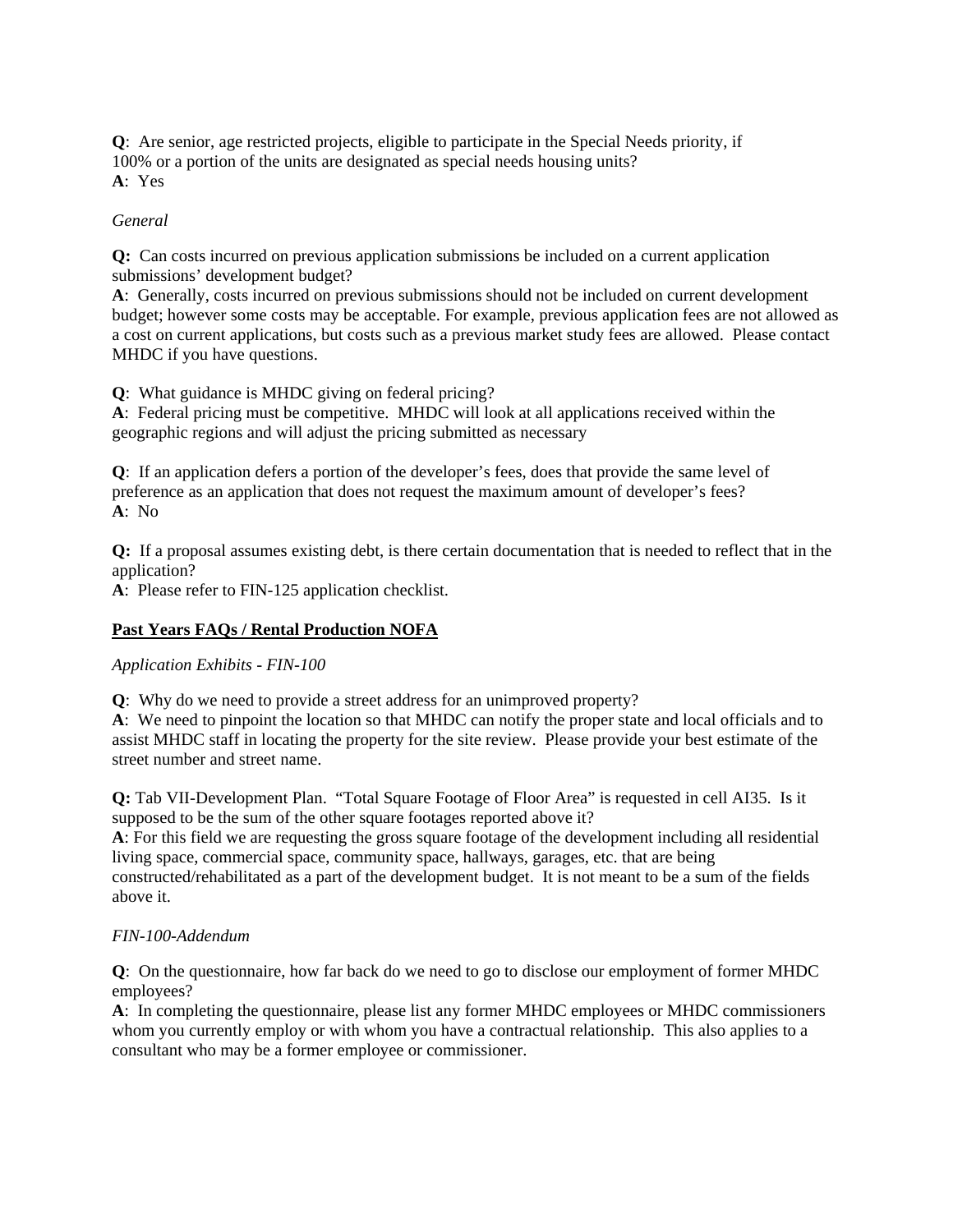## *Site Review Information*

#### **Q**: Is the Form 1302 required?

**A**: No, the Form 1302 is not required, but a FEMA flood map is required. The application checklist has been changed to reflect this requirement.

## *Applicant Site Control*

**Q**: If an option or contract is provided, how long does it need to be?

**A**: The option or contract term should be for at least 30 days past the projected commission meeting date, which is currently scheduled for February 18, 2010. MHDC encourages the inclusion of a provision to extend the option for an additional six months contingent on the application receiving commission approval in February.

## *Public Official Contact Verification*

**Q**: If I have a letter of support from the mayor, do I need to provide proof I contacted the mayor? Similarly, if I have a resolution of support signed by the mayor and the city council, must I provide proof I contacted the mayor and the city councilpersons?

**A**: Letters of support and council resolutions of support signed by the persons the applicant would be contacting are sufficient proof that the applicant has notified the officials and informed them of the developer's intentions for the proposed development. Please provide the letter(s) in the appropriate location in exhibit 9 of the application as proof of contact.

**Q**: Am I to contact all councilpersons or just the council representatives for the district in which the property is located?

**A**: MHDC requires proof of contact only for the councilpersons representing the district in which the property is located.

## *Statutorily Required Documentation*

**Q**: IRS and MO Forms 8821 are required for the principals of the developer and general partner. If either of those are a non-profit entity, must it provide 8821 information for its board members? **A**: No

**Q**: If the developer has not done business in the State of Missouri, what do they need to provide for Statutorily Required Documentation?

**A**: Include a statement that neither the entity nor its principals have done business in the State of Missouri in order to satisfy the requirement for Missouri Form 8821. The FIN 109 is required for every developer regardless of their location.

**Q**: Does MHDC require the tax return to be submitted with Form 8821?

**A**: MHDC does not require the submission of the entity's tax return, nor do we order it from the taxing entity. MHDC is required by statute to perform a check of the applicant's outstanding tax liability. Form 8821 signed by the applicant and its principals allows MHDC the authority to request this information. We do not request any other taxpayer information.

**Q**: Is Form 8821 considered public record and therefore able to be requested by an outside party? **A**: Because Form 8821 contains social security numbers, federal employer identification numbers or other tax identification numbers, it is closed to requests for public information pursuant to the Sunshine Law.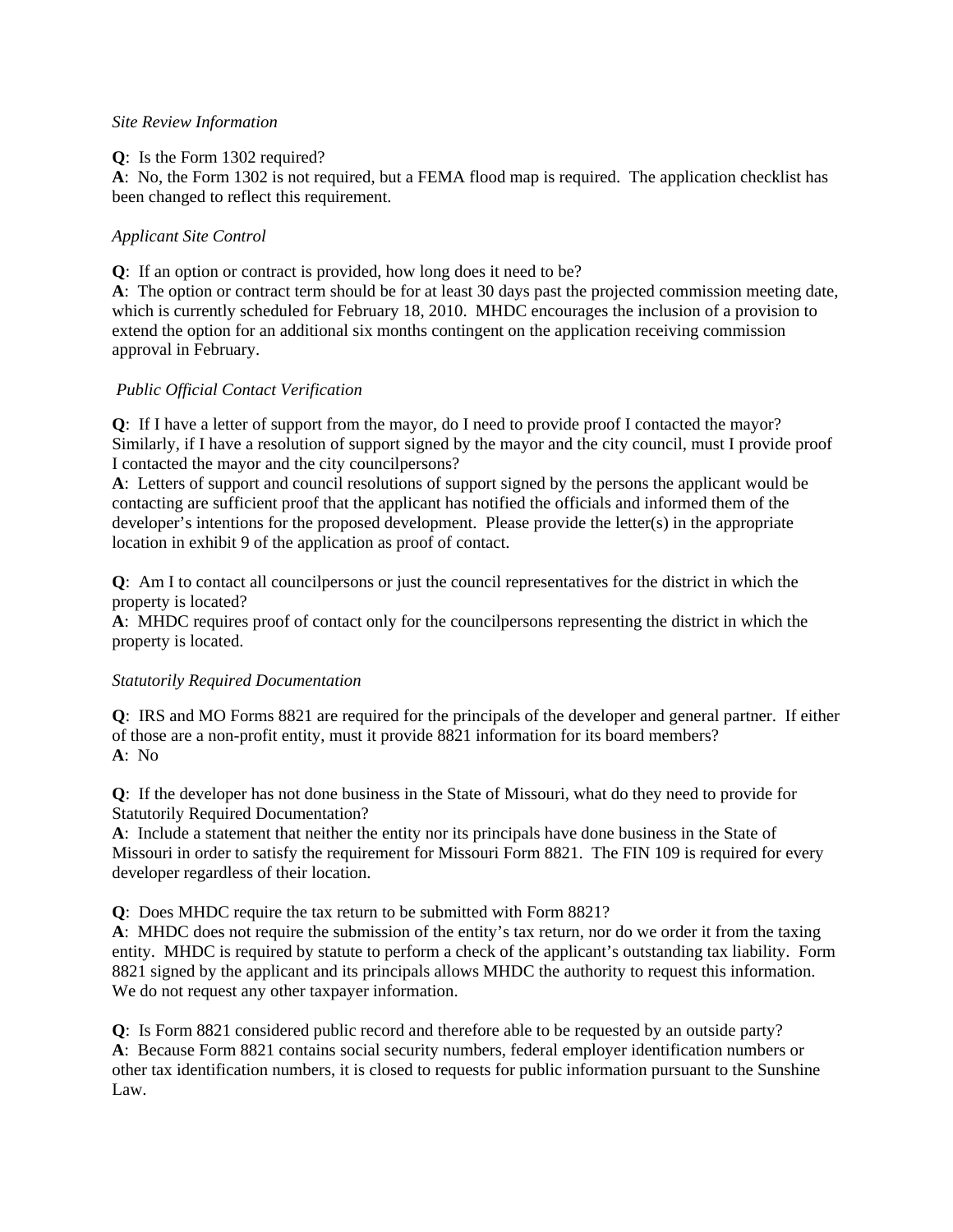**Q:** The instructions on the federal Form 8821 require all applicable lines to be completed. What is the appropriate information to enter?

**A**: Please see the screen prints provided on the following page for specific information to include in addition to the taxpayer identification information and signature.

**Q**: What timeframe should the forms reflect?

**A**: The forms should be completed to reference the most recent tax year.

| (Rev. August 2008)<br>Department of the Treasury<br>Internal Revenue Service |                                                                                             | <b>Tax Information Authorization</b>             | Do not sign this form unless all applicable lines have been completed.<br>Do not use this form to request a copy or transcript of your tax return.                                                                                                  | OMB No. 1545-1165<br>For IRS Use Only<br>Received by:<br>Name<br>Telephone<br>Eugetion                                           |  |
|------------------------------------------------------------------------------|---------------------------------------------------------------------------------------------|--------------------------------------------------|-----------------------------------------------------------------------------------------------------------------------------------------------------------------------------------------------------------------------------------------------------|----------------------------------------------------------------------------------------------------------------------------------|--|
|                                                                              |                                                                                             | Instead, use Form 4506 or Form 4506-T.           |                                                                                                                                                                                                                                                     | Date                                                                                                                             |  |
| 1                                                                            | Taxpayer information. Taxpayer(s) must sign and date this form on line 7.                   |                                                  |                                                                                                                                                                                                                                                     |                                                                                                                                  |  |
| Taxpayer name(s) and address (type or print)                                 |                                                                                             |                                                  | Social security number(s)                                                                                                                                                                                                                           | Employer identification number                                                                                                   |  |
|                                                                              |                                                                                             |                                                  | Daytime telephone number                                                                                                                                                                                                                            | Plan number (if applicable)                                                                                                      |  |
| Name and address                                                             | Appointee. If you wish to name more than one appointee, attach a list to this form.         |                                                  | CAF No.                                                                                                                                                                                                                                             | <b>NONE</b>                                                                                                                      |  |
| <b>MHDC</b><br>3435 Broadway<br>Kansas City, MO 64111                        |                                                                                             |                                                  | 816,759,6600<br>Telephone No.<br>816.759.6829<br>Fax No.<br>Check if new: Address  <br>Telephone No.<br>Fax No.                                                                                                                                     |                                                                                                                                  |  |
|                                                                              | the tax matters listed on this line. Do not use Form 8821 to request copies of tax returns. |                                                  |                                                                                                                                                                                                                                                     | 3 Tax matters. The appointee is authorized to inspect and/or receive confidential tax information in any office of the IRS for   |  |
| (a)<br>Type of Tax<br>(Income, Employment, Excise, etc.)<br>or Civil Penalty |                                                                                             | (b)<br>Tax Form Number<br>(1040, 941, 720, etc.) | (c)<br>Year(s) or Period(s)<br>(see the instructions for line 3)                                                                                                                                                                                    | (d)<br>Specific Tax Matters (see instr.)                                                                                         |  |
| Income                                                                       |                                                                                             | 1040                                             | 2006-2008                                                                                                                                                                                                                                           | Any related federal tax<br>information pertaining                                                                                |  |
|                                                                              |                                                                                             |                                                  |                                                                                                                                                                                                                                                     | to low-income housing<br>credits, including audit<br>findings and assess-                                                        |  |
|                                                                              |                                                                                             |                                                  |                                                                                                                                                                                                                                                     | ments.                                                                                                                           |  |
|                                                                              |                                                                                             |                                                  | 4 Specific use not recorded on Centralized Authorization File (CAF). If the tax information authorization is for a specific                                                                                                                         | use not recorded on CAF, check this box. See the instructions on page 4. If you check this box, skip lines 5 and 6<br>$\sqrt{ }$ |  |
|                                                                              |                                                                                             |                                                  | 5 Disclosure of tax information (you must check a box on line 5a or 5b unless the box on line 4 is checked):<br>a If you want copies of tax information, notices, and other written communications sent to the appointee on an ongoing              |                                                                                                                                  |  |
|                                                                              | basis, check this box,                                                                      | 39. Tal                                          |                                                                                                                                                                                                                                                     | п                                                                                                                                |  |
|                                                                              |                                                                                             |                                                  | b If you do not want any copies of notices or communications sent to your appointee, check this box                                                                                                                                                 |                                                                                                                                  |  |
| in effect and check this box                                                 |                                                                                             |                                                  | 6 Retention/revocation of tax information authorizations. This tax information authorization automatically revokes all<br>not want to revoke a prior tax information authorization, you must attach a copy of any authorizations you want to remain | prior authorizations for the same tax matters you listed on line 3 above unless you checked the box on line 4. If you do         |  |

7 Signature of taxpayer(s). If a tax matter applies to a joint return, either husband or wife must sign. If signed by a corporate officer, partner, guardian, executor, receiver, administrator, trustee, or party other than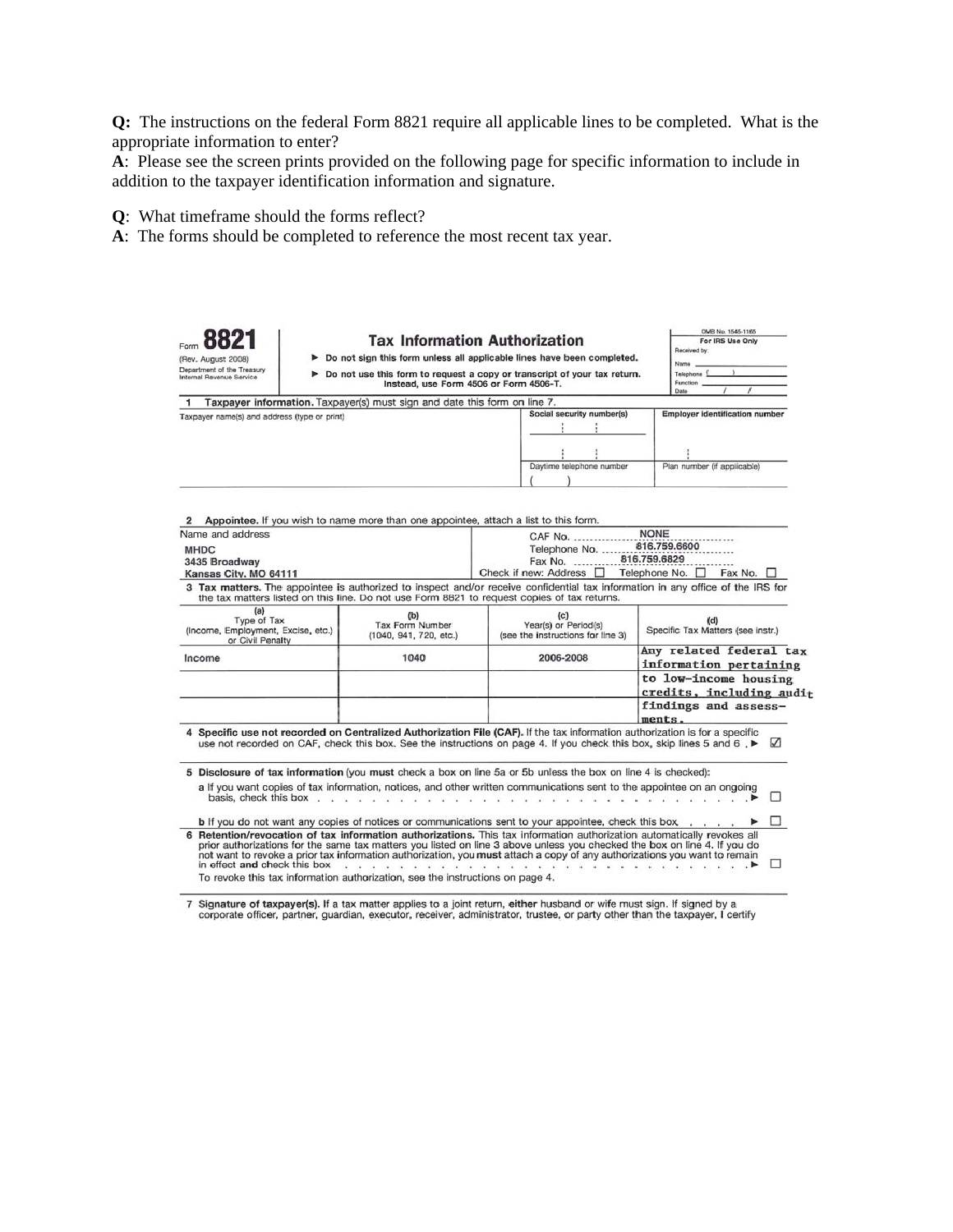|                                                                                                                                      | <b>CONFIDENTIAL INFORMATION</b>                                                                                     | (REV. 11-2007)            |                                                 |
|--------------------------------------------------------------------------------------------------------------------------------------|---------------------------------------------------------------------------------------------------------------------|---------------------------|-------------------------------------------------|
|                                                                                                                                      | , authorize and request the Missouri Department of Revenue, to release confidential tax records                     |                           |                                                 |
|                                                                                                                                      | pertaining to pertaining to perform the tax reporting period(s):                                                    |                           |                                                 |
| I request these records for:                                                                                                         | Tax ID Number                                                                                                       |                           | <b>Tax ID Number</b>                            |
| Corporate Income /                                                                                                                   |                                                                                                                     | Sales/Use Tax             |                                                 |
| Franchise Tax                                                                                                                        | Choose the type of tax<br>appropriate for the entity                                                                | Motor Fuel Tax            |                                                 |
| <b>Employer Withholding Tax</b>                                                                                                      | or individual that is the                                                                                           | Financial Institution Tax | the contract of the contract of the contract of |
| Individual Income Tax<br>(List Social Security Number<br>under Tax I.D. Number)                                                      | subject of the form.                                                                                                |                           |                                                 |
|                                                                                                                                      |                                                                                                                     |                           |                                                 |
|                                                                                                                                      | of Made available for use by me or the specified agent on the 3rd Floor, Truman Building, Jefferson City, Missouri. |                           |                                                 |
|                                                                                                                                      |                                                                                                                     |                           |                                                 |
|                                                                                                                                      | $\Box$ Photocopied and copies forwarded to the agent specified below.                                               |                           |                                                 |
|                                                                                                                                      | I SPECIFICALLY AUTHORIZE THE FOLLOWING AGENT TO EXAMINE THE ABOVE IDENTIFIED CONFIDENTIAL TAX RECORDS.              |                           |                                                 |
|                                                                                                                                      |                                                                                                                     | TITLE                     | SSN                                             |
|                                                                                                                                      |                                                                                                                     | PHONE                     |                                                 |
| The record should be:<br>NAME<br>Missouri Housing Development Commission<br>STREET ADDRESS<br>3435 Broadway<br>CITY, STATE, ZIP CODE |                                                                                                                     | (816) 759-6600            |                                                 |

## *PHA Approved Utility Allowance*

**Q:** If the development location is in an area that does not have a PHA, what do we do? **A**: If the area does not have a PHA or a Community Action Agency acting as a PHA, MHDC will accept estimated utility costs from the local utility providers.

## *Homeownership Plan*

**Q**: Do townhouses qualify for the homeownership opportunity?

**A**: Townhouses do not qualify for special consideration at application as potential homeownership opportunities for residents. However, if the developer intends to sell the townhomes at the end of the compliance period, they are required to notify MHDC in Year 10 of the compliance period of their intent.

## *FIN-107 Developer Qualifications*

**Q**: Do I need to provide only construction guarantees or must I also disclose operating guarantees I have made to lenders and investors?

**A**: All guarantees currently outstanding for the entity and its principals must be disclosed.

## *Mixed Use-Economic Development Area*

**Q**: Does "mixed use" require a city revitalization plan or can it be a developer PUD? **A**: A developer PUD approved by the city is acceptable, and MHDC reserves the right to review and determine that the size is significant enough to meet our definition of a mixed-use economic development.